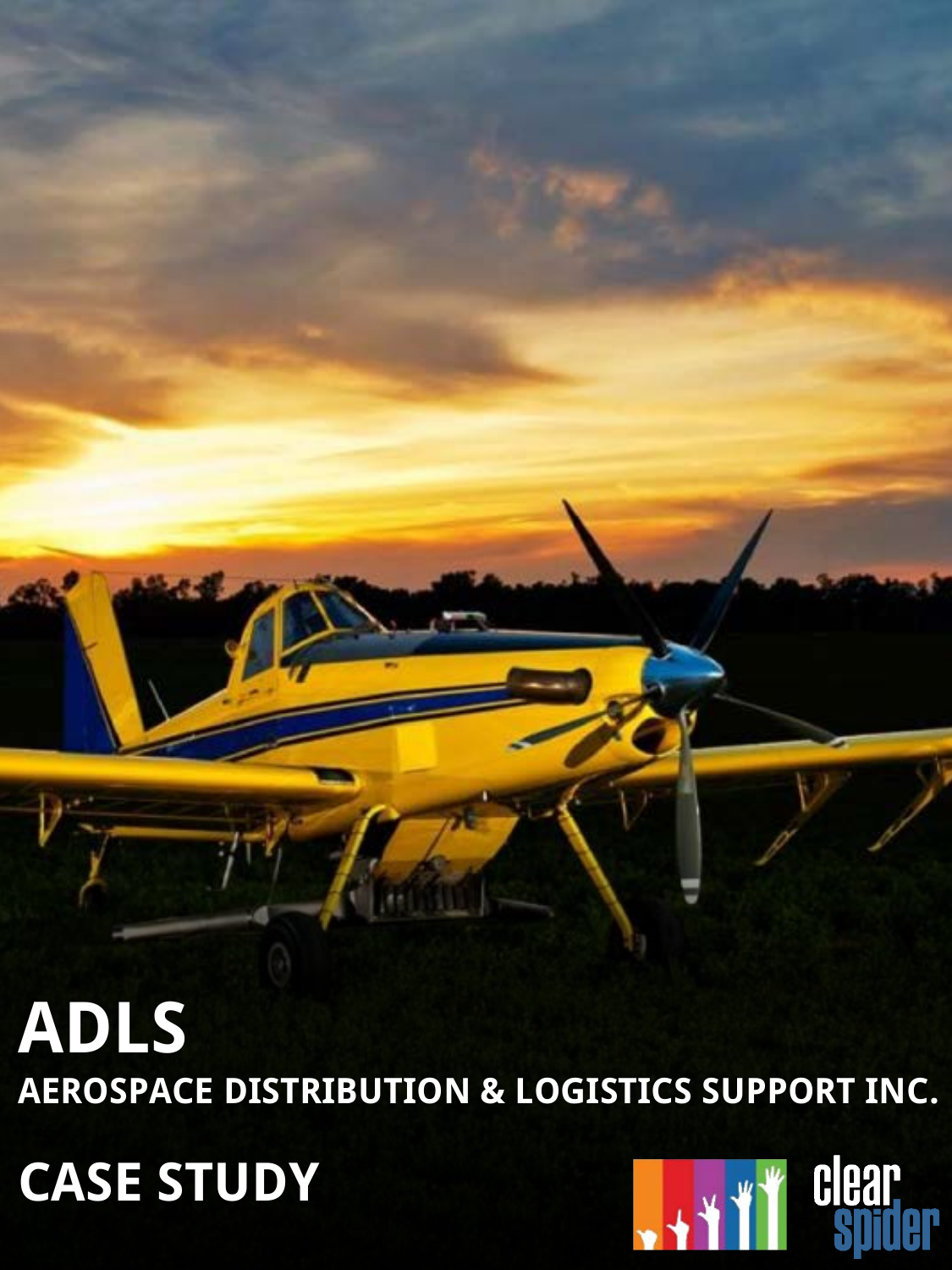#### **TABLE OF CONTENTS**

| Shipment Process Flow 3      |
|------------------------------|
|                              |
| Mobile Solutions 5           |
| Connect with Clear Spider  6 |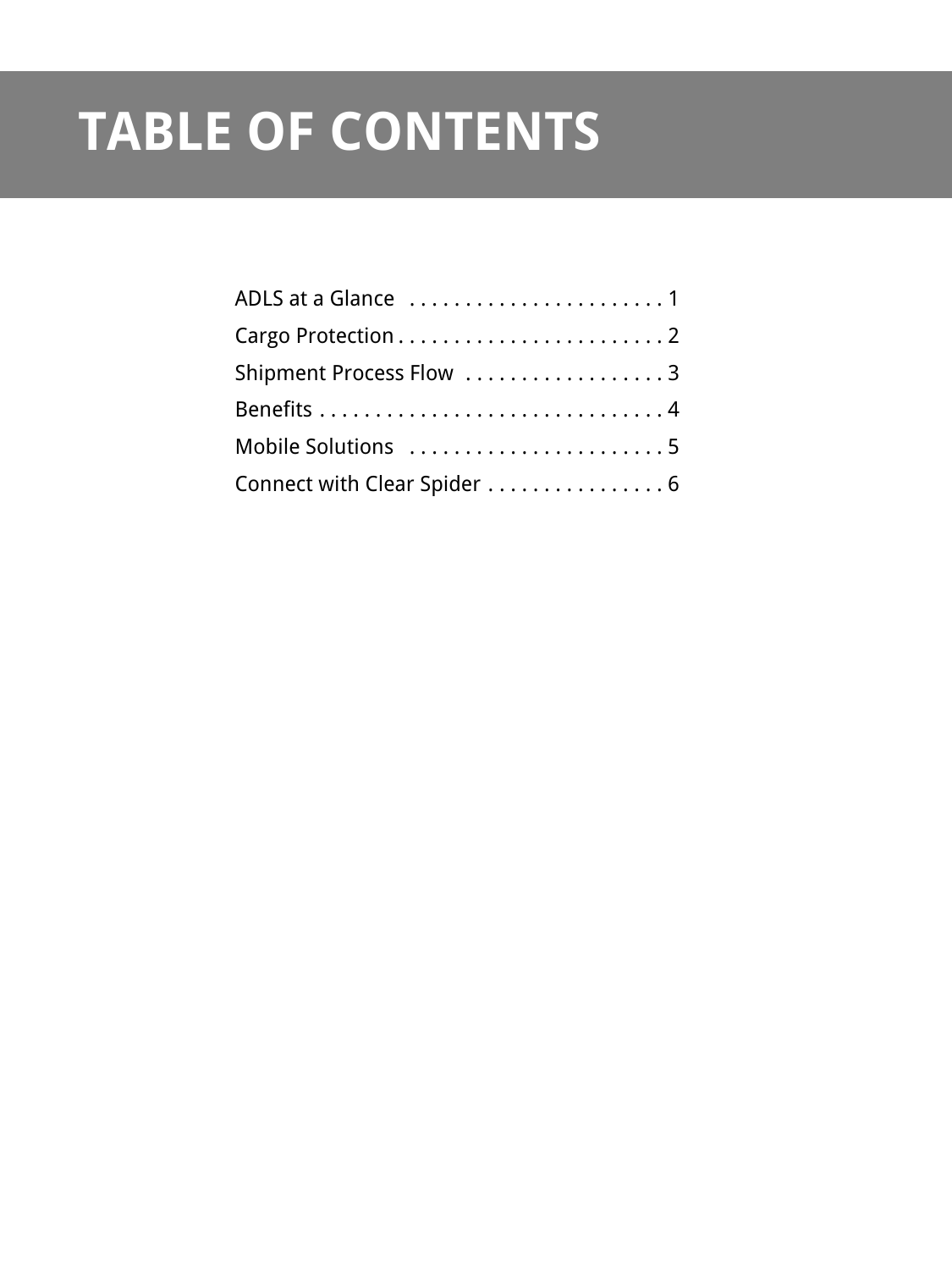# **ADLS AT A GLANCE**

### **ADLS**

#### *40+ years of experience in the aerospace service industry.*

ADLS uses major North American and Internal 2PL's and 3PL's multi-services to help their aerospace customers select, implement, and manage their transportation and logistics solutions.

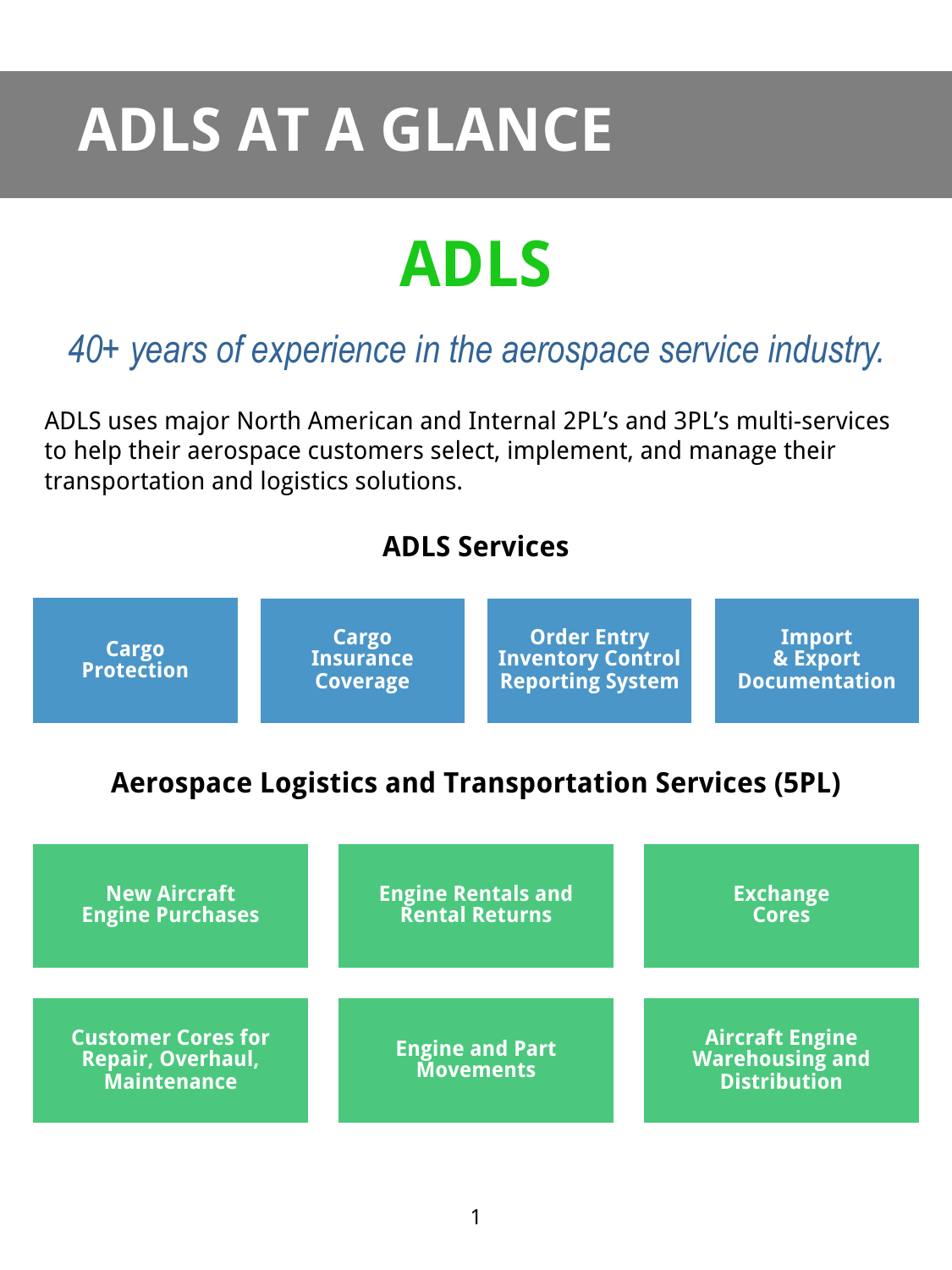#### **CARGO PROTECTION**



Unprotected cargo is often damaged during transport. ADLS cargo protection minimizes damage of expensive machinery and equipment.

When damage does take place, ADLS's use of the Clear Spider inventory tracking system pinpoints where the damage occurred and documents the extent of the damage for review and insurance claims processes.



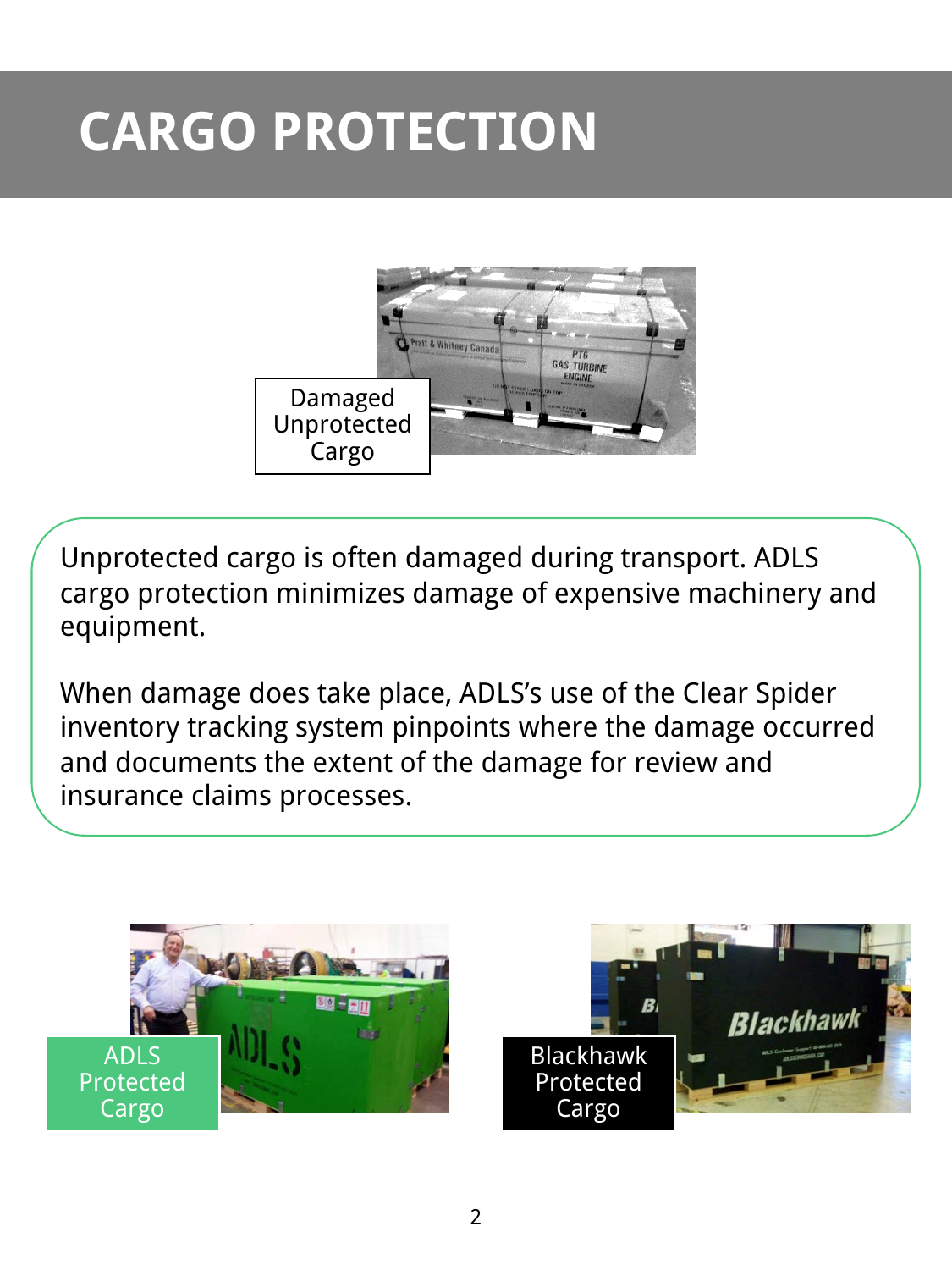## **SHIPMENT PROCESS FLOW**

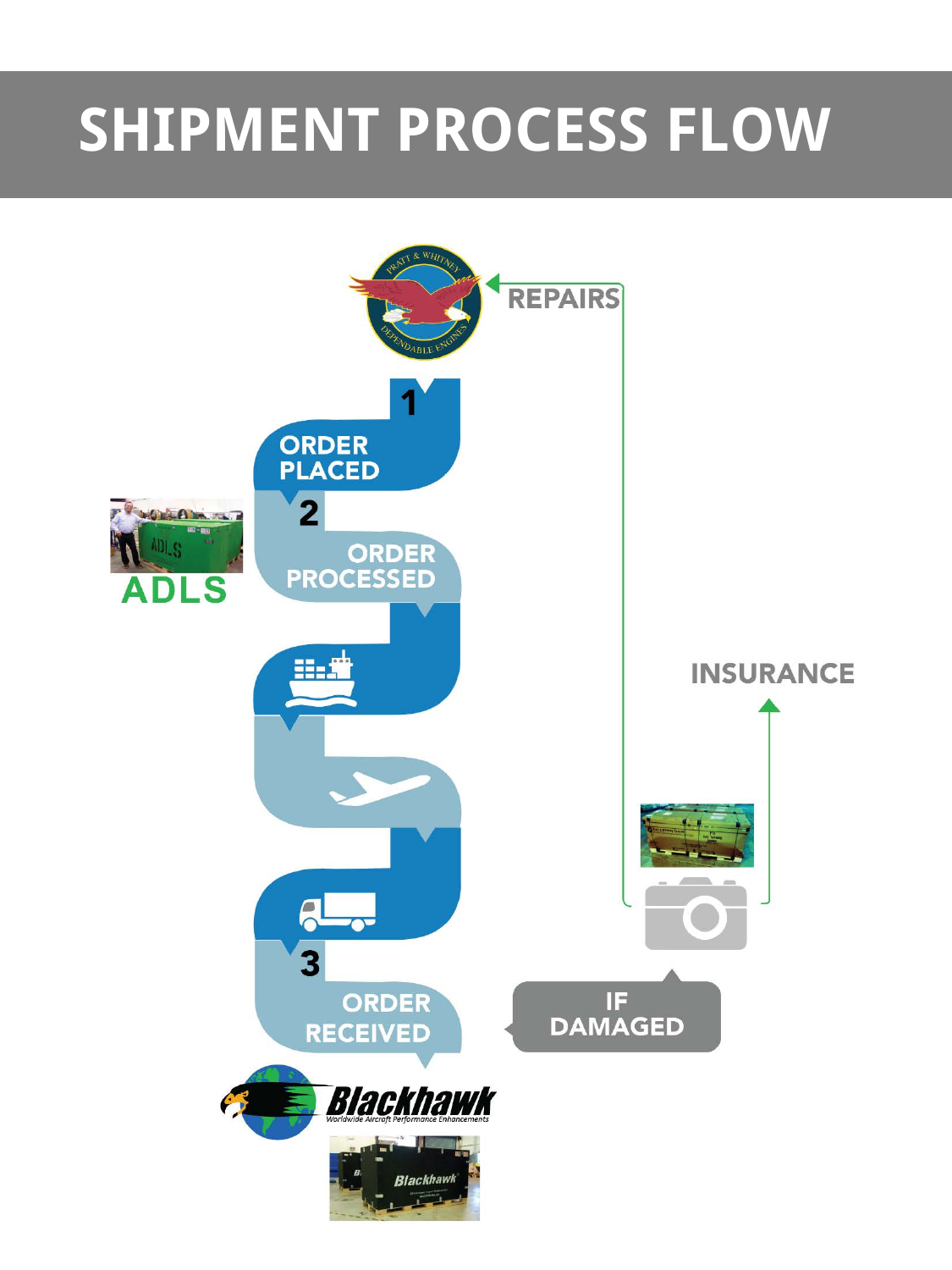#### **BENEFITS**

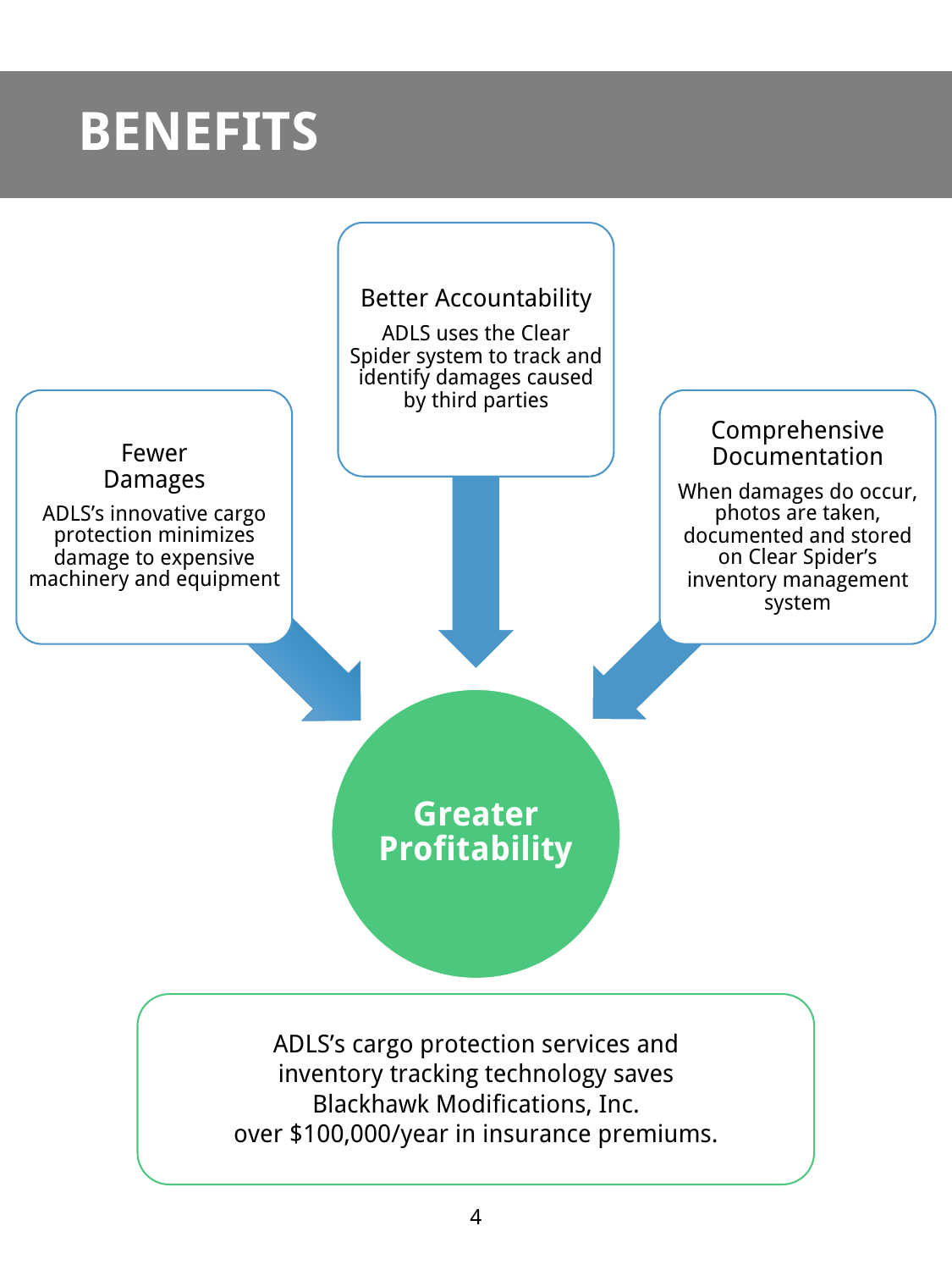## **MOBILE SOLUTIONS**



**Shipment Information**

Access order information anywhere, anytime



**Shipment Status**

Check shipment status on mobile devices



**Real-Time Data**

Inventory data is available to the customer, all in realtime



**Mobile Devices**

System access through phones and tablets



**Scanner Devices**

System access through barcode and RFID scanner devices



**Image Capture**

Capture and upload item images to the Clear Spider inventory management system